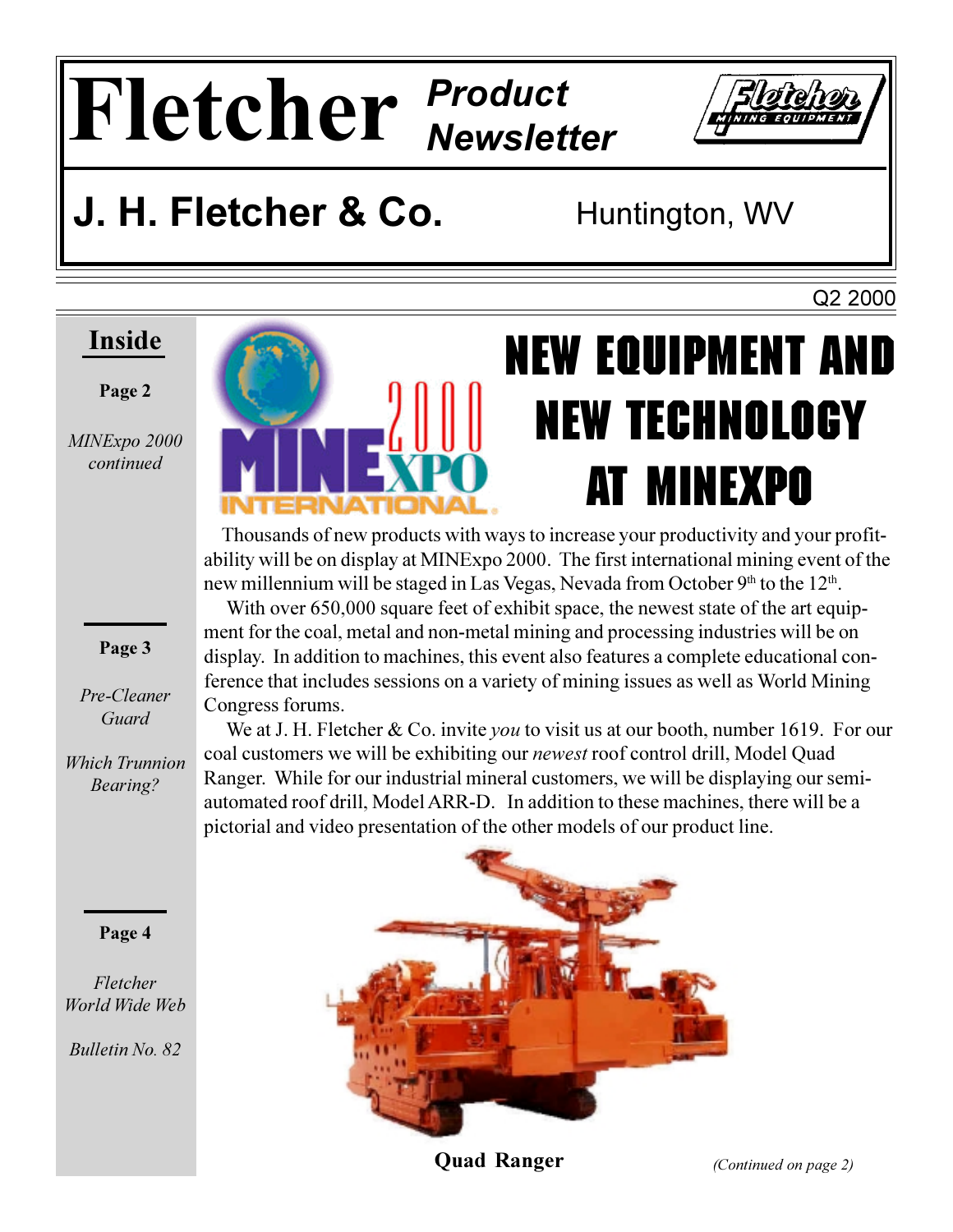#### (Continued from page 1)

The Quad Ranger roof drill that will be on display has been going through field testing the last several months. This walk way type bolter with 4 drill heads has proven to be a flexible and reliable machine. By using proven and reliable components (drilling system, dust system, crawlers and electrics) with a material handling system and our auto-drill feed back control system (patent pending), we have developed the most advanced roof control drill in the world.



**Ouad Ranger with Material Handling System** 

The auto-drill feed back system utilizes a microprocessor with programmable subroutines that monitors feed rate, feed thrust, rotation, torque and vacuum. This system also records drilling data that can be utilized in mapping the roof strata. As part of the educational program of MINExpo 2000, a special paper, "Practical Application of Microprocessor Controlled Feedback Roof Bolting" will be presented by West Virginia University and Blue Mountain Energy Co. on October 11 (Wednesday) at  $8:15$  am.



**Fletcher Auto Drill - Feed Back Control** 

The semi-automatic drill, Model ARR-D, that will be on display is a style machine designed for the industrial mineral market. This machine's bolting system is designed to allow the operator to drill and install bolts remotely from the operator's cab. The remote operation is made possible through a bolt rack that is designed to hold eight bolts with plates. The actual drilling process is accomplished with a rotary drill head and our auto drill feed back system (patent pending).

On October 12 (Thursday), Syd S. Peng, Ph.D., Department Chairperson, West Virginia University; and Gene Wilson, Manager, Product Development, J. H. Fletcher  $& Co.$  will be participating in the Underground Mining & Development (Hardrock) II session. They will be offering a presentation on "Roof Bolting Innovations at Dravo Limestone".



**ARR-D Roof Drill** 

Since MINExpo is an event that only takes place every 4 years, we hope that you will make an effort to be a part of this major mining event. We know that a visit to this show will help you in keeping updated in the latest mining equipment and practices. See you in Vegas!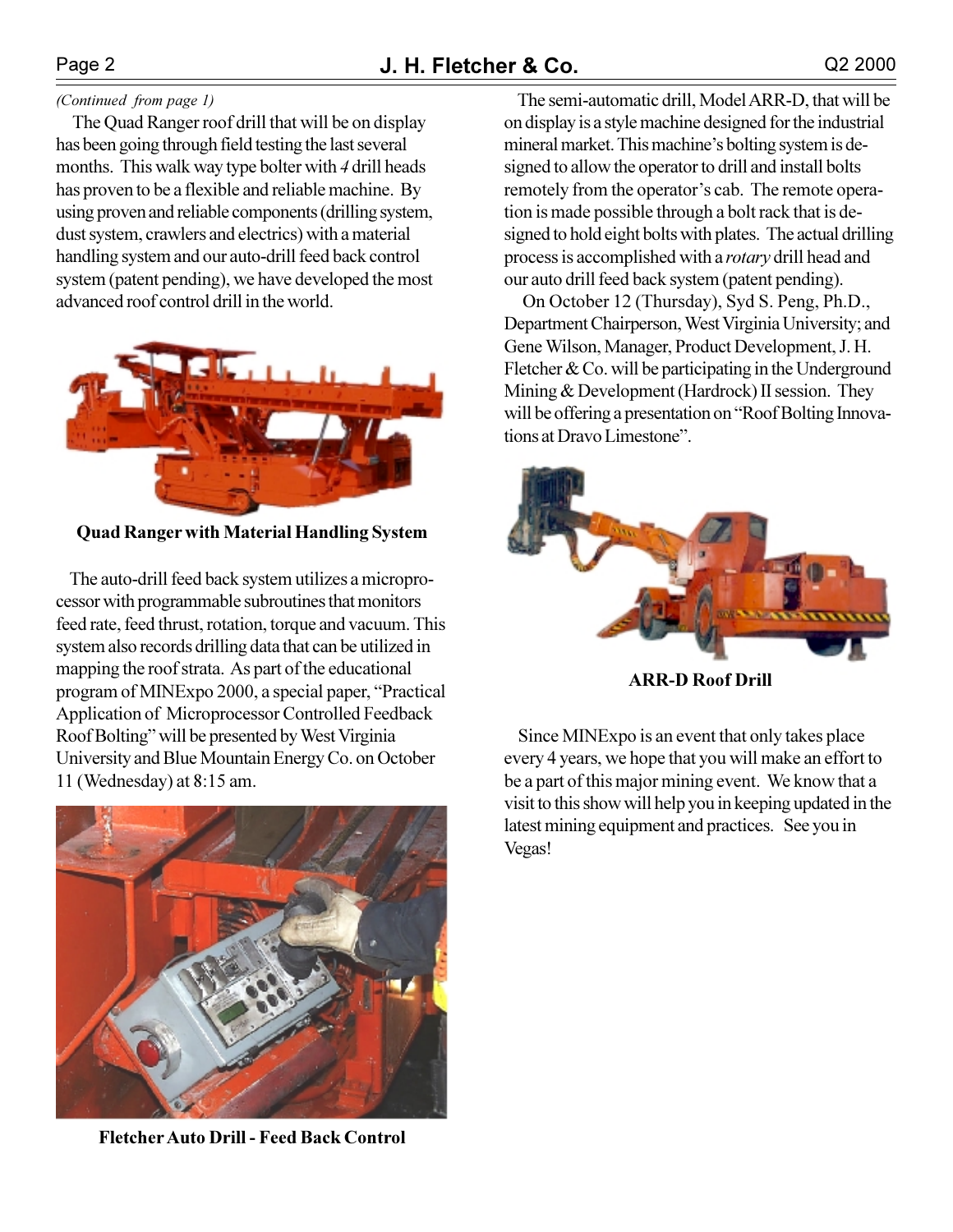### **Pre-Cleaner Guard**

Effective February 1, 2000, all pre-cleaners placed on new and rebuilt J. H. Fletcher & Co. equipment will include a pre-cleaner guard.

The pre-cleaner, which automatically activates, will now have a guard over the cylinder linkage. The guard (see photo) will prevent personnel from placing a body part in this area and it will protect the pre-cleaner activation mechanism from debris.

To order this retrofit guard kit, call J. H. Fletcher  $\&$  Co. or our authorized distributor and ask for the Pre-Cleaner Guard Kit, part number: 361064.

J. H. Fletcher & Co. recommends to its customers that all existing machines be retrofitted with this guard, and that the rebuilding of any machine with pre-cleaners include the addition of this guard.

If you have any questions, please call the Service or Risk Management department.



### **Which Bearing?**

Originally, Fletcher arm feed machines were equipped with a grease fitting located on top of the pantograph (see photo below). On more recently built roof bolters, the pantograph grease fitting is located in the sprocket on the pantograph. A unique drillhead trunnion bearing is required depending on the location of the grease fitting. If the grease fitting is located on the top of the pantograph, the bearing part number is 40340. If the grease fitting is located in the sprocket, the bearing part number is 141866. Please take note of these unique trunnion bearings when replacement is necessary.

> Use bearing 40340 if grease fitting is located here.



Use bearing 141866 if grease fitting is located here.